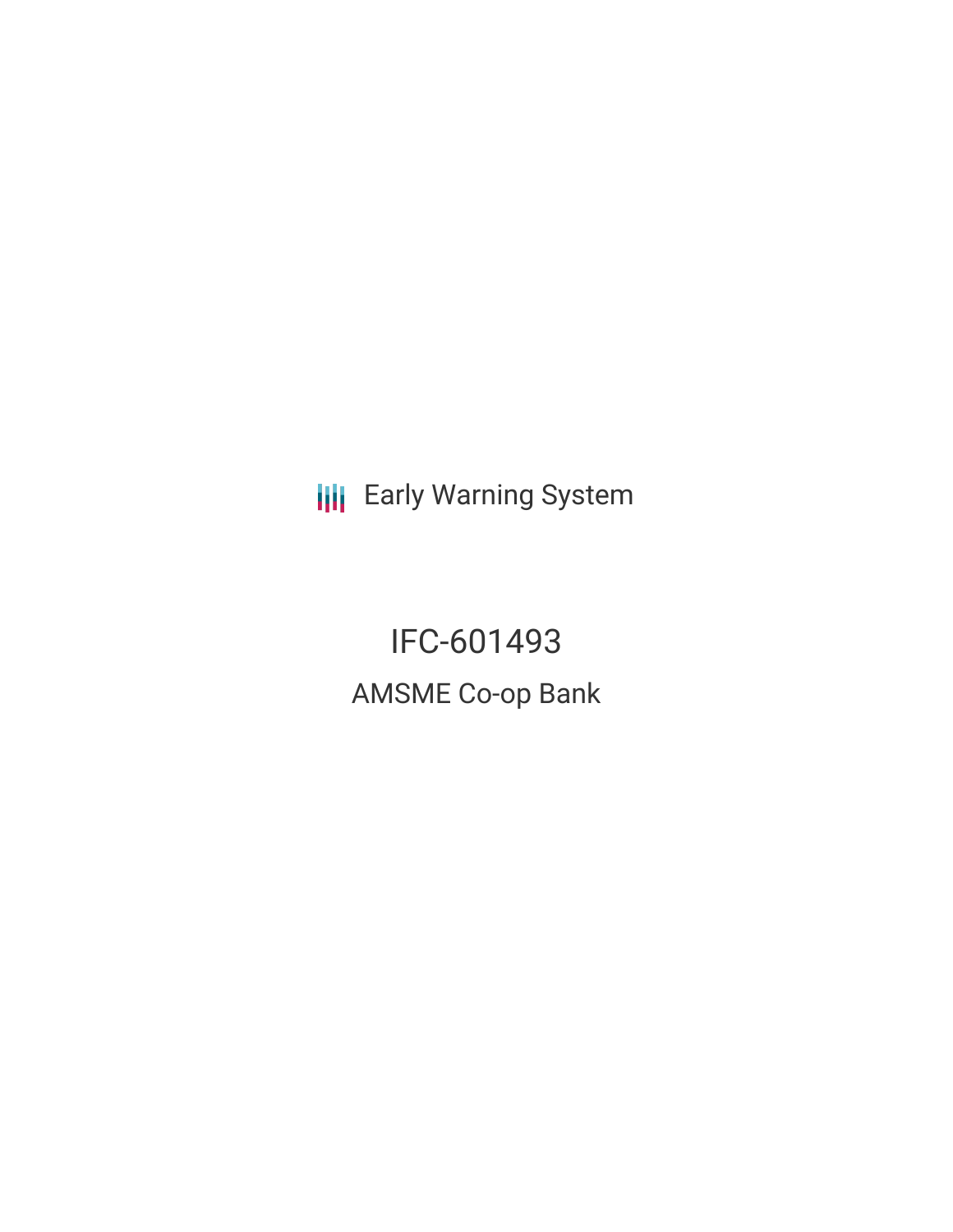



### **Quick Facts**

| <b>Countries</b>              | Kenya                                   |
|-------------------------------|-----------------------------------------|
| <b>Financial Institutions</b> | International Finance Corporation (IFC) |
| <b>Status</b>                 | Active                                  |
| <b>Bank Risk Rating</b>       | U                                       |
| <b>Voting Date</b>            | 2016-10-11                              |
| <b>Sectors</b>                | Finance                                 |
| <b>Project Cost (USD)</b>     | $$1.19$ million                         |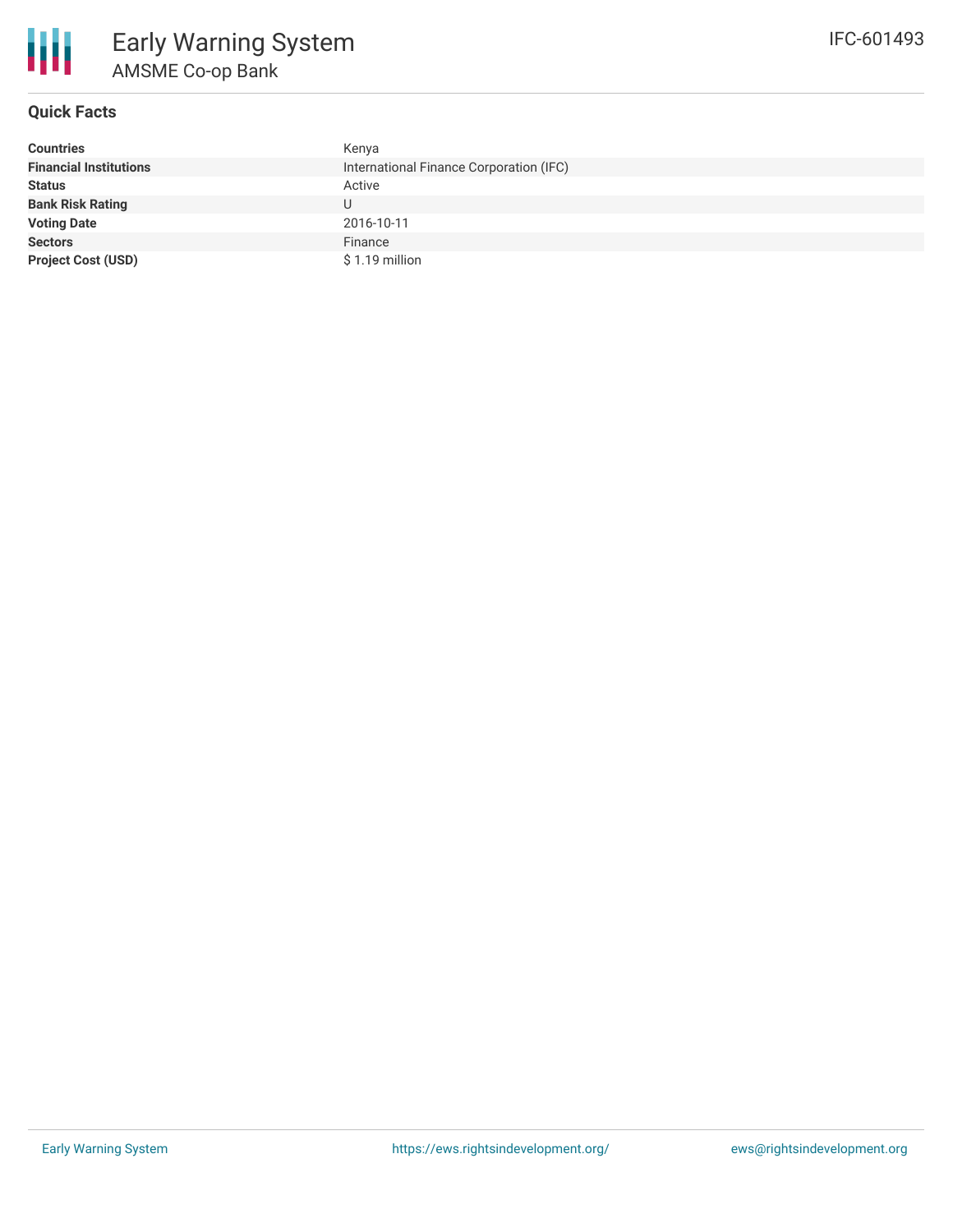

# **Project Description**

This is an SME Banking Advisory Services project with Co-operative Bank and is designed to increase access to finance to the underserved SME market segment. The AS will design and deliver SME related processes, procedures and products and train bank staff to effectively serve the segment.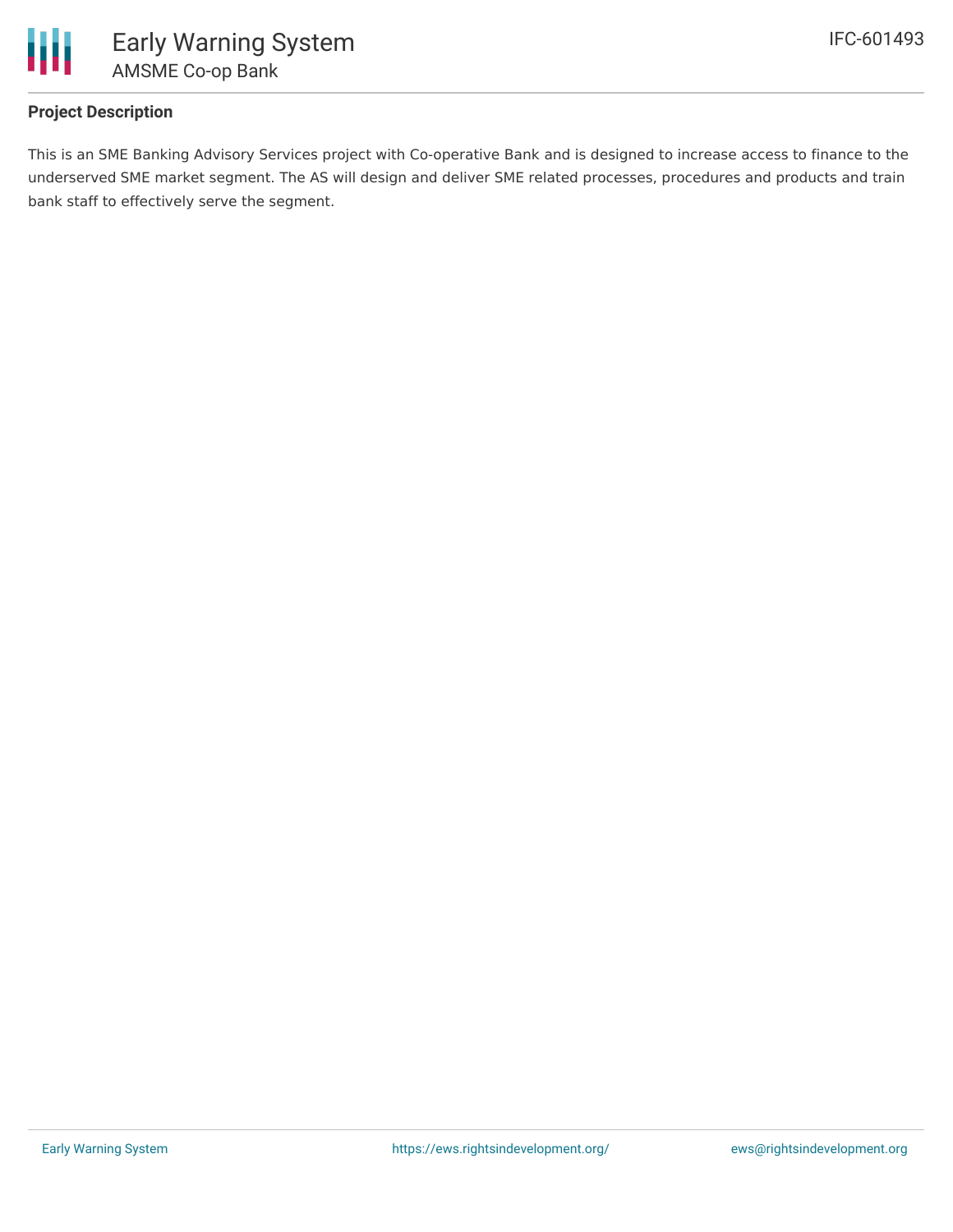

# **People Affected By This Project**

The SME sector plays an important role in creating sustainable economic growth in most emerging markets like Kenya. The 12 month project is expected to increase access to finance for the Cooperative Banks SME and Women markets clients through strengthening the Banks capacity to serve them.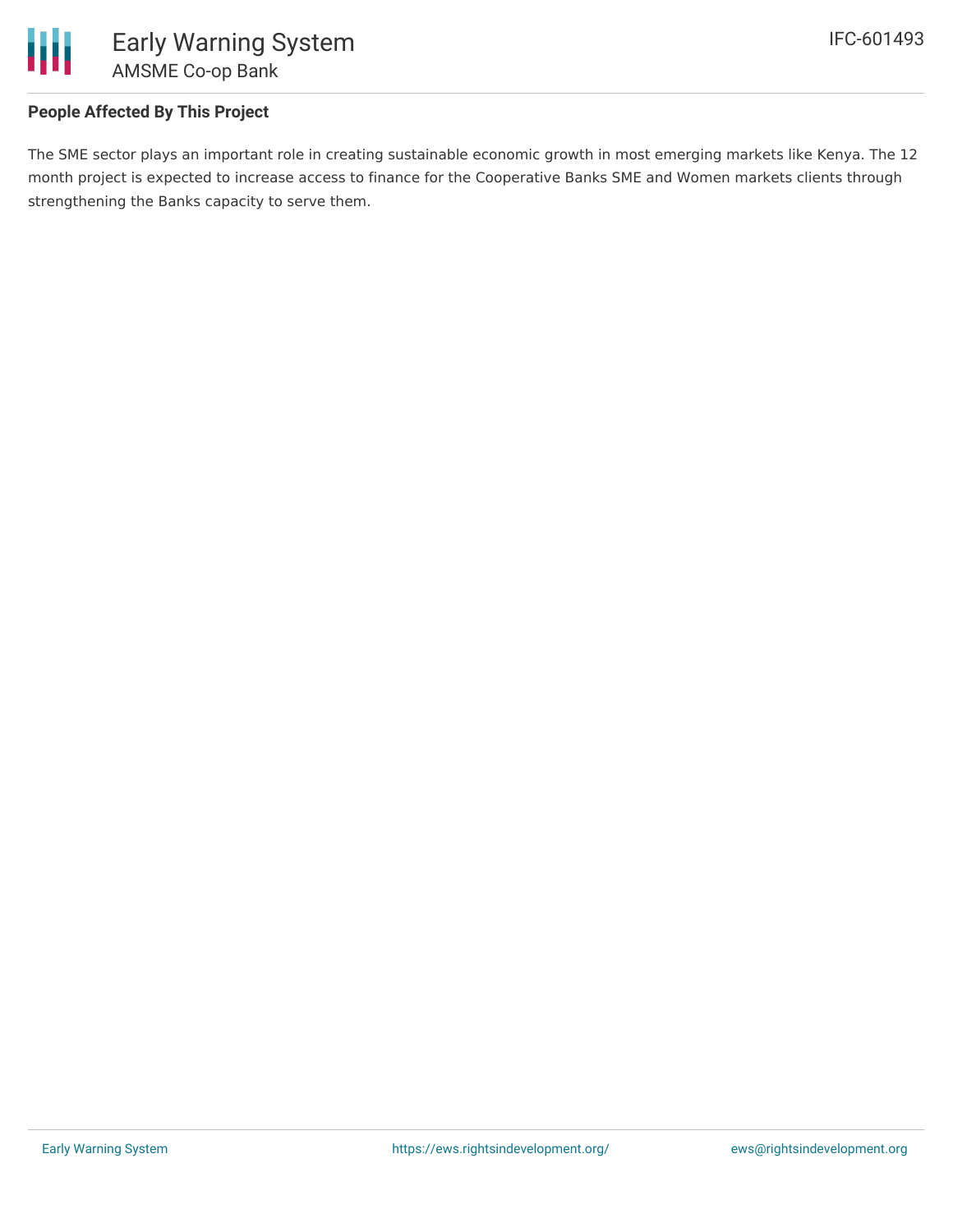#### **Investment Description**

• International Finance Corporation (IFC)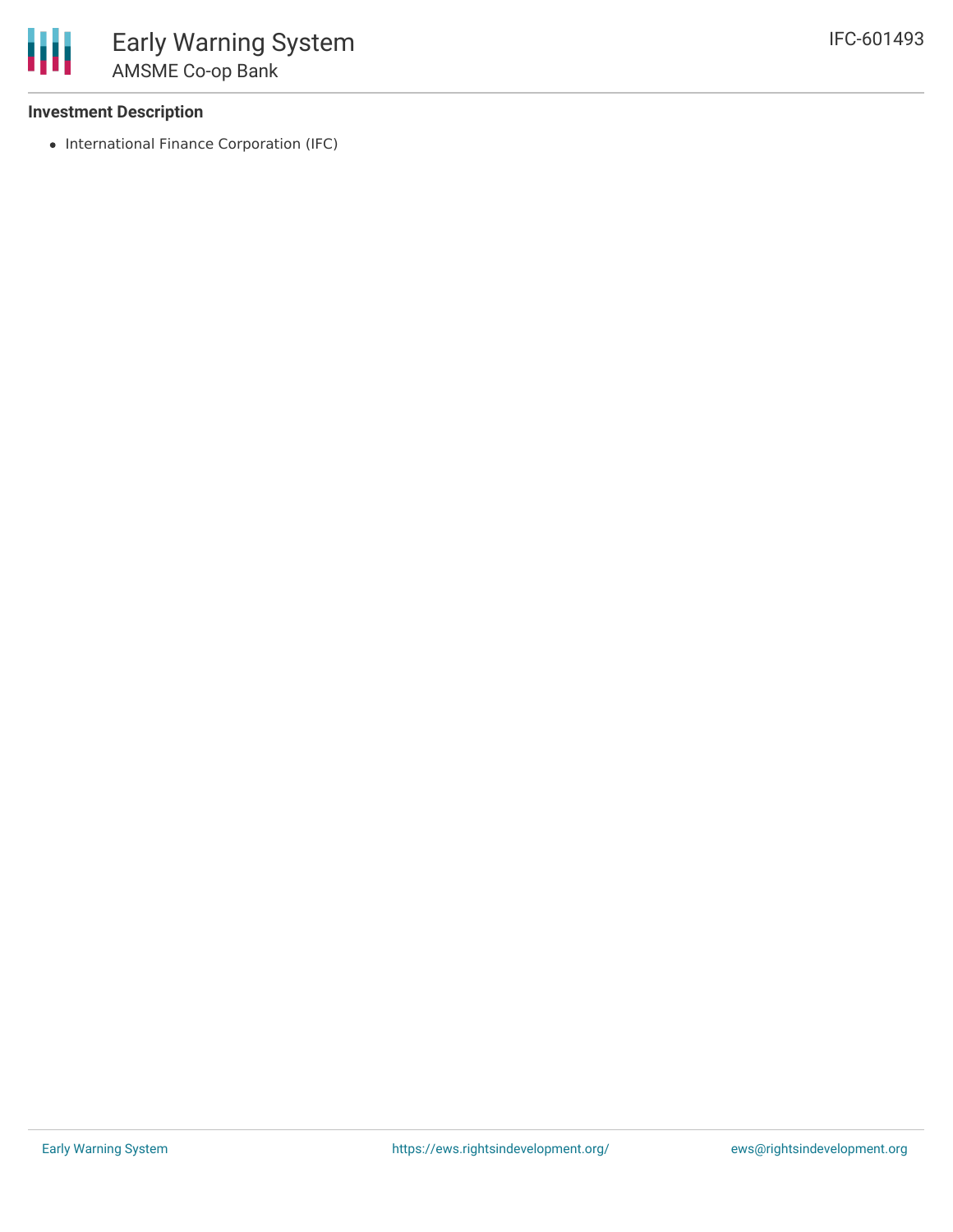

#### **Contact Information**

ACCOUNTABILITY MECHANISM OF IFC

The Compliance Advisor Ombudsman (CAO) is the independent complaint mechanism and fact-finding body for people who believe they are likely to be, or have been, adversely affected by an IFC or MIGA- financed project. If you submit a complaint to the CAO, they may assist you in resolving a dispute with the company and/or investigate to assess whether the IFC is following its own policies and procedures for preventing harm to people or the environment. If you want to submit a complaint electronically, you can email the CAO at CAO@worldbankgroup.org. You can learn more about the CAO and how to file a complaint at http://www.cao-ombudsman.org/